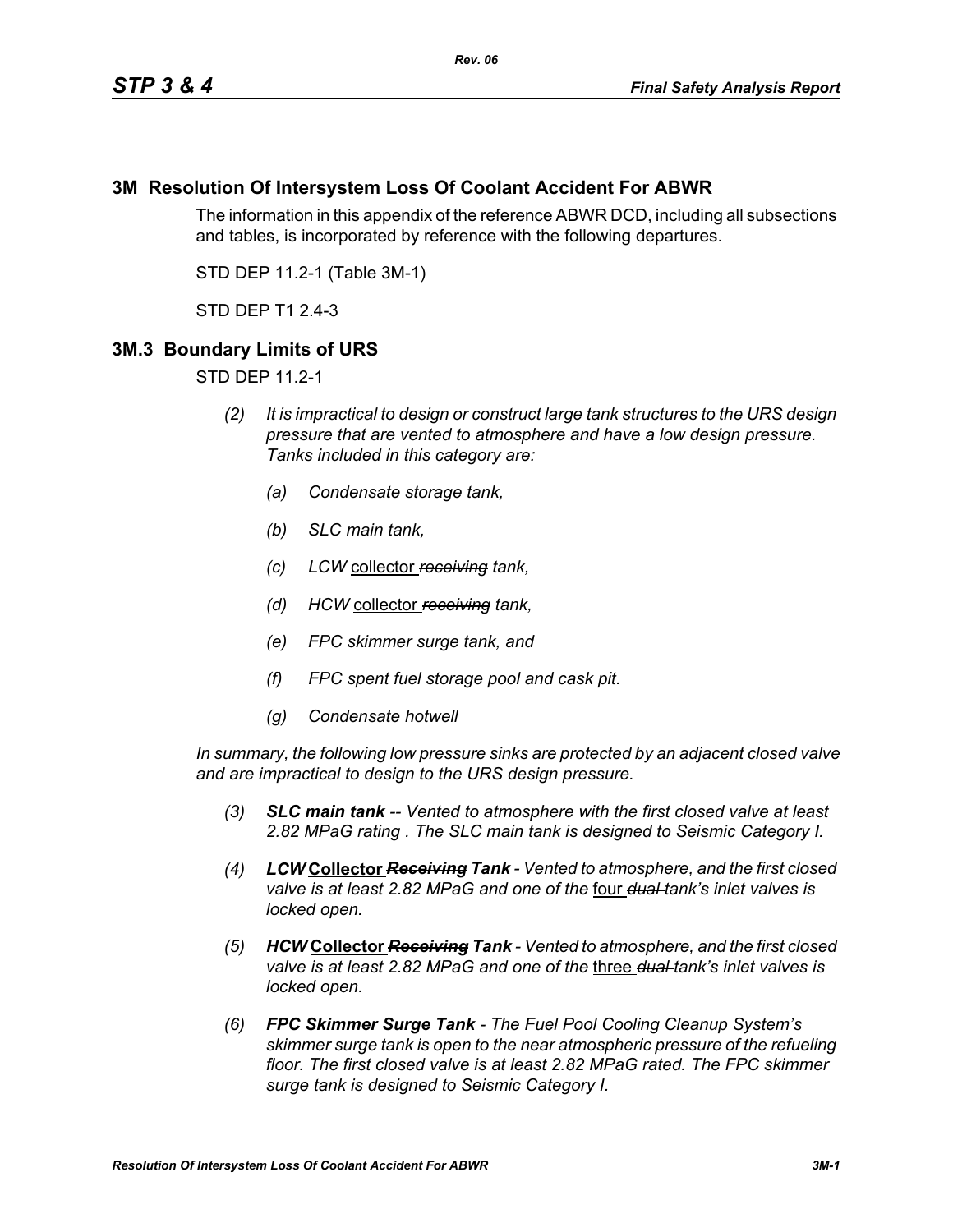# **3M.4 Evaluation Procedure**

STD DEP 11.2-1

*Typical systems for this upgrade include the:*

- *(1) Radwaste LCW and HCW* collector *receiving tank piping,*
- *(2) Fuel Pool Cooling System's RHR interface piping connected to the skimmer surge tanks,*
- *(3) Condensate Storage System's tank locked open supply valves,*
- *(4) Makeup Water Condensate and Makeup Water Purified Systems with locked open valves and pump bypass piping to the Condensate Storage Tank.*

*All test, vent and drain piping was upgraded where it interfaces with the piping upgraded to URS pressure. Similarly, all instrument and relief valve connecting piping was upgraded.*

### **3M.5 Systems Evaluated**

STD DEP 11.2-1

*The following fourteen systems, interfacing directly or indirectly with the RCPB, were evaluated.*

|                                                                                         | Tier 2 Figure No. |
|-----------------------------------------------------------------------------------------|-------------------|
| 11. Makeup Water (Purified) (MUWP)<br>System.                                           | $9.2 - 5$         |
| 12. Radwaste System<br>(LCW Collector Receiving Tank, HCW<br>Collector Receiving Tank). | 11 2-2            |
| 13. Condensate and Feedwater (CFS)<br>System                                            | $10.4 - 6$        |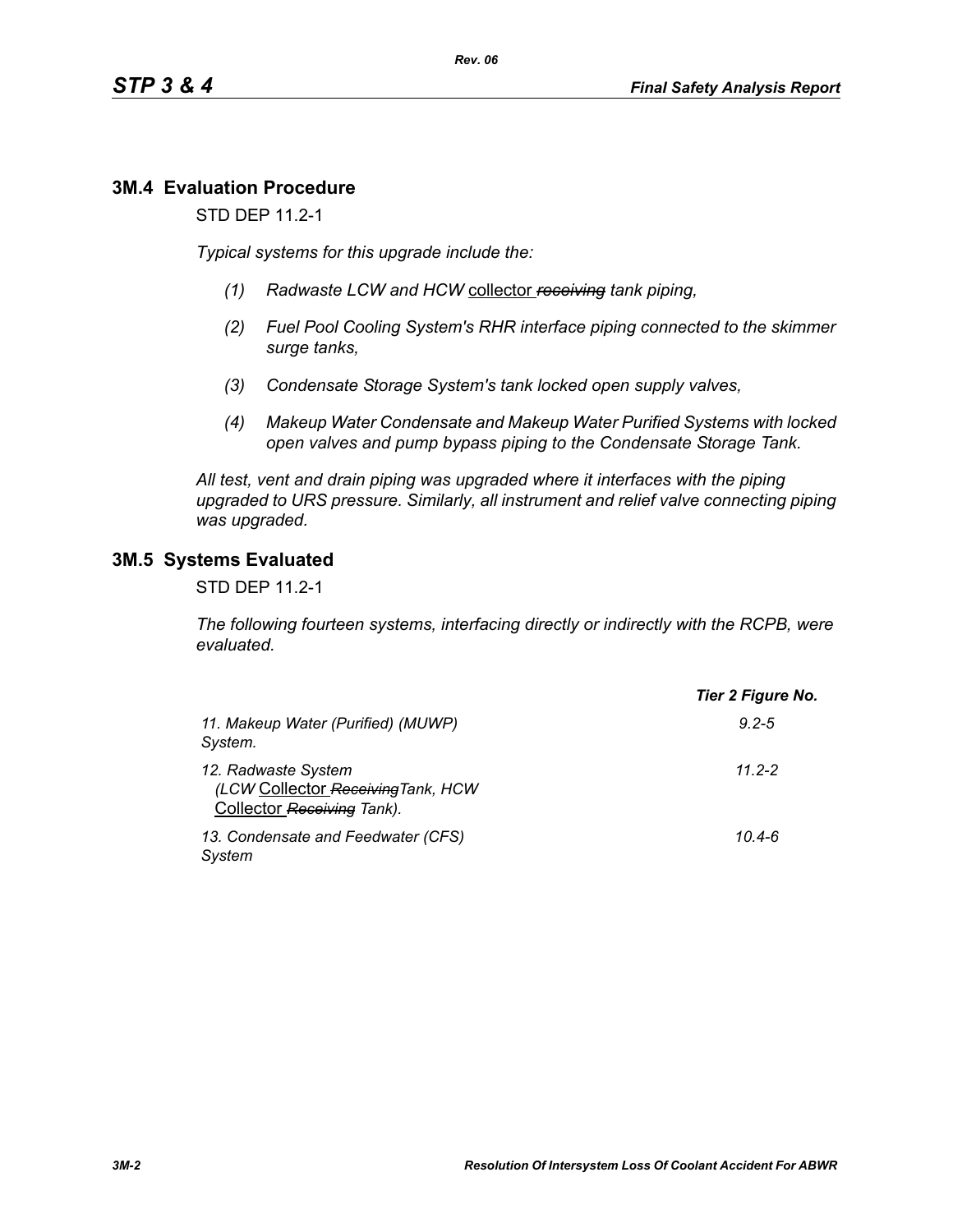### **3M.8 Results**

STD DEP T1 2.4-3

STP DEP 11.2-1

*The results of this work are shown by the markups of the enclosed P&IDs, which are Tier 2 figures. The affected sheets are listed below*

| <b>System</b>                                                                                                                  | Tier 2<br><b>Figure No.</b> | <b>Affected Sheet Nos.</b> |
|--------------------------------------------------------------------------------------------------------------------------------|-----------------------------|----------------------------|
| 1. Residual Heat Removal (RHR) System                                                                                          | $5.4 - 10$                  | 1, 2, 3, 4, 6, 7           |
| 2. High Pressure Core Flooder (HPCF)<br>System                                                                                 | $6.3 - 7$                   | 1, 2                       |
| 3. Reactor Core Isolation Cooling (RCIC)<br>System                                                                             | $5.4 - 8$                   | 1, 3                       |
| 4. Control Rod Drive (CRD) System                                                                                              | $4.6 - 8$                   | 1, 3                       |
| 5. Standby Liquid Control (SLC) System                                                                                         | $9.3 - 1$                   | $\mathcal I$               |
| 6. Reactor Water Cleanup (CUW) System                                                                                          | $5.4 - 12$                  | 1, 3                       |
| 7. Fuel Pool Cooling and Cleanup (FPC)<br>System                                                                               | $9.1 - 1$                   | 1, 2                       |
| 8. Nuclear Boiler (NB) System                                                                                                  | $5.1 - 3$                   | 1, 5                       |
| 9. Reactor Recirculation (RRS) System                                                                                          | $5.4 - 4$                   | $\mathcal I$               |
| 10. Makeup Water (Condensate) (MUWC)<br>System                                                                                 | $9.2 - 4$                   | 1                          |
| 11. Makeup Water (Purified) (MUWP)<br>System                                                                                   | $9.2 - 5$                   | 1, 2, 3                    |
| 12. Radwaste System (LCW<br>CollectorReceiving Tank, HCW<br>CollectorReceiving Tank)                                           | $11.2 - 2$                  | 1, 3, 7                    |
| 13. Condensate and Feedwater (CSF)<br>System                                                                                   | 10.4-6                      |                            |
| 14. Sampling (SAM) System<br>Also, see Attachment A for more detail.                                                           |                             |                            |
| The design pressure of the following two tankstank was upgraded as a result of the<br>evaluations performed in Attachment 3MA. |                             |                            |

*SLC test tank RCIC turbine barometric condenser tank*